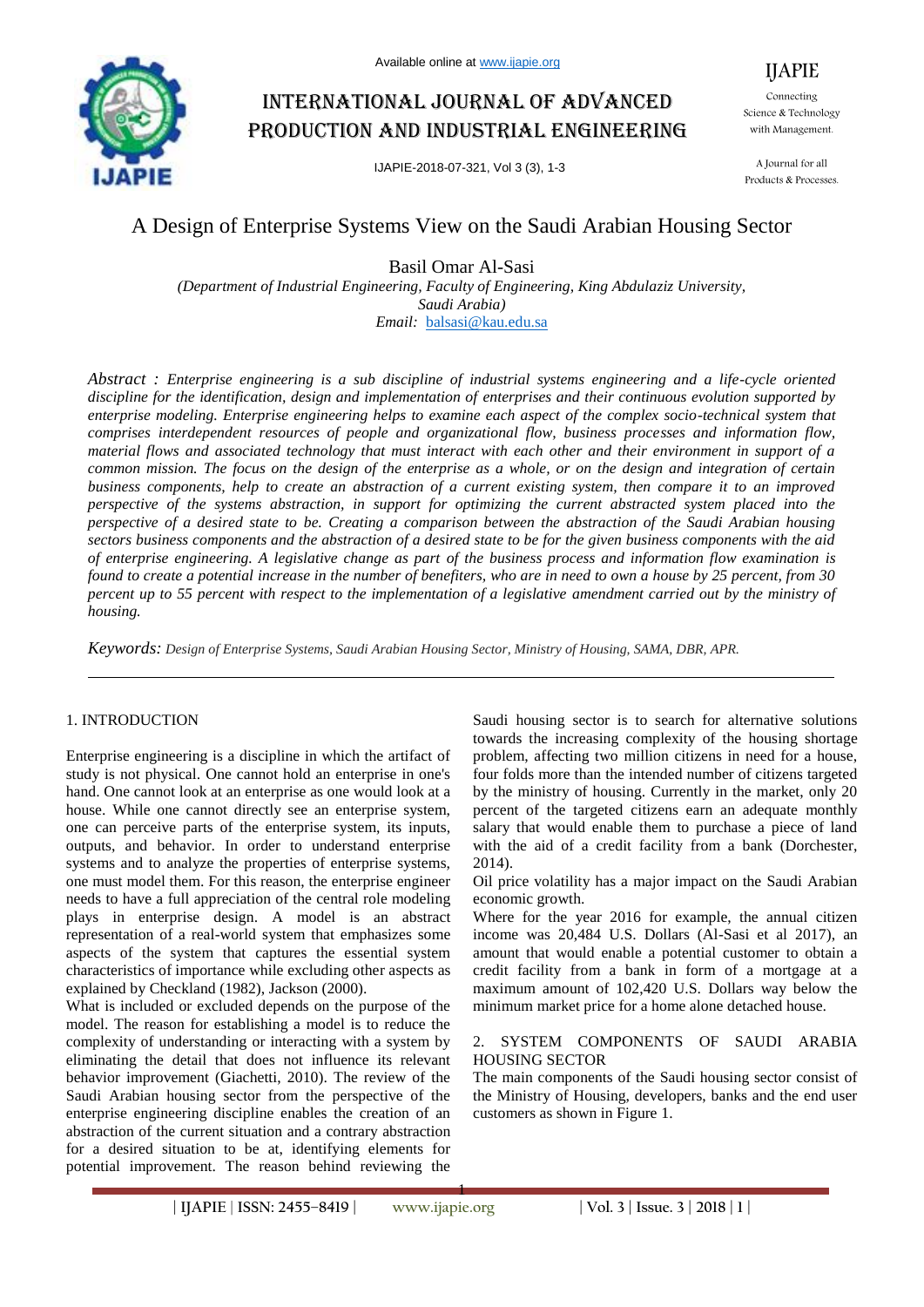#### *Basil OmarAl-S INTERNATIONAL JOURNAL OF ADVANCED PRODUCTION AND INDUSTRIAL ENGINEERING*

System components of the Saudi Arabian housing sector



#### Fig.1 System components of the Saudi Arabian housing sector

The role of the ministry of housing is that of the legislator, synchronizing the various interacted activities between the remaining components, which are essentially required to materialize the housing products for the end users. Among the diverse legislative duties of the ministry of housing is the setup of consultative consensus regarding the maximum allowable debt burden ratio (DBR) for borrowers, end customers, taking up housing loans from banks, creditors, which would enable them to purchase the constructed house from the developers as end customers. The procedure required for reaching consensus on the maximum DBR involves, creditors presented by the various domestic banks, the legislative central bank represented by the Saudi Arabian Monetary Agency (SAMA) and the ministry of housing. The current agreed on DBR for borrowers purchasing houses is set at a maximum monthly installment rate equivalent to 50 percent deductible from the bank account deposited monthly salary.



Fig.2 Purchasing price of one single unit (a detached house)

For a family made up of four members, the foreseeable size of a piece of land could be set at a size of 400 square meters. The cost estimate for a developer to convert raw land into a developed land equipped with all essential facilities such as electricity grid network, fresh water network, sewage network and telecommunication fiber optic network is set at a price of 500 Saudi Riyal or 134 U.S. Dollar per square meters. Adding up to 200,000 Saudi Riyal or 53,000 U.S. Dollars for a 400 square meters large piece of developed land. Furthermore, the construction cost for a 400-square meter house can be estimated at a cost of 2000 Saudi Riyal or 530 U.S. Dollars per square meters. The construction cost accumulates to 800,000 Saudi Riyal or 213,000 U.S. Dollars. Adding on to the cost for the 400-square meter developed piece of land the house unit price aggregates to 1150,000 Saudi Riyal or 307,000 U.S. Dollars inclusive of a 15 percent profit margin added in favor for the developer towards the house construction service. The estimated amount for the stand alone detached house is the price tag for cash buyers, the cost is aggregated to 251,19,000 Saudi Riyal or 672, 000 U.S. Dollars for mortgage buyers over a 20-year payback period compounded annually and an Annual Percentage Rate (APR) equivalent to 4 percent (White et al, 2012) as shown in Figure 2.

#### 3. ABSTRACTION OF THE CURRENT SAUDI ARABIAN HOUSING SECTOR

The potential end users in need for a house or customers to benefit from the developer's construction service is limited to the buyer's segment who earn a minimum monthly salary equivalent to 21,890 Saudi Riyal or 5837 U.S. Dollars, representing the upper salary bracket that makes up 32 percent of the registered private sector workforce, as shown in Figure 3



Fig.3 Monthly installment and potential targeted salary bracket benefiter's current abstraction

#### 4. ABSTRACTION OF THE DESIRED SAUDI ARABIAN HOUSING SECTOR

The desired abstraction of the Saudi housing sector could increase the number of benefiters in need for a house by 25 percent, from 30 percent up to 55 percent with respect to the implementation of a legislative amendment carried out by the ministry of housing. The proposed legislative change includes an introduction of a 500,000 Saudi Riyal or 133,000 U.S. Dollars interest free credit facility authorized by SAMA with the consent from the ministry of housing offered to the end users or customers through the crediting banks. Once such legislative action is revised and approved for implementation, the minimum monthly required salary for a potential customer to benefit out of the proposed change, which would enable the end user to own a house will decrease from 21,890 Saudi Riyal or 5837 U.S. Dollars down to 16,034 Saudi Riyal or 4275 U.S. Dollars as shown in figure 4.